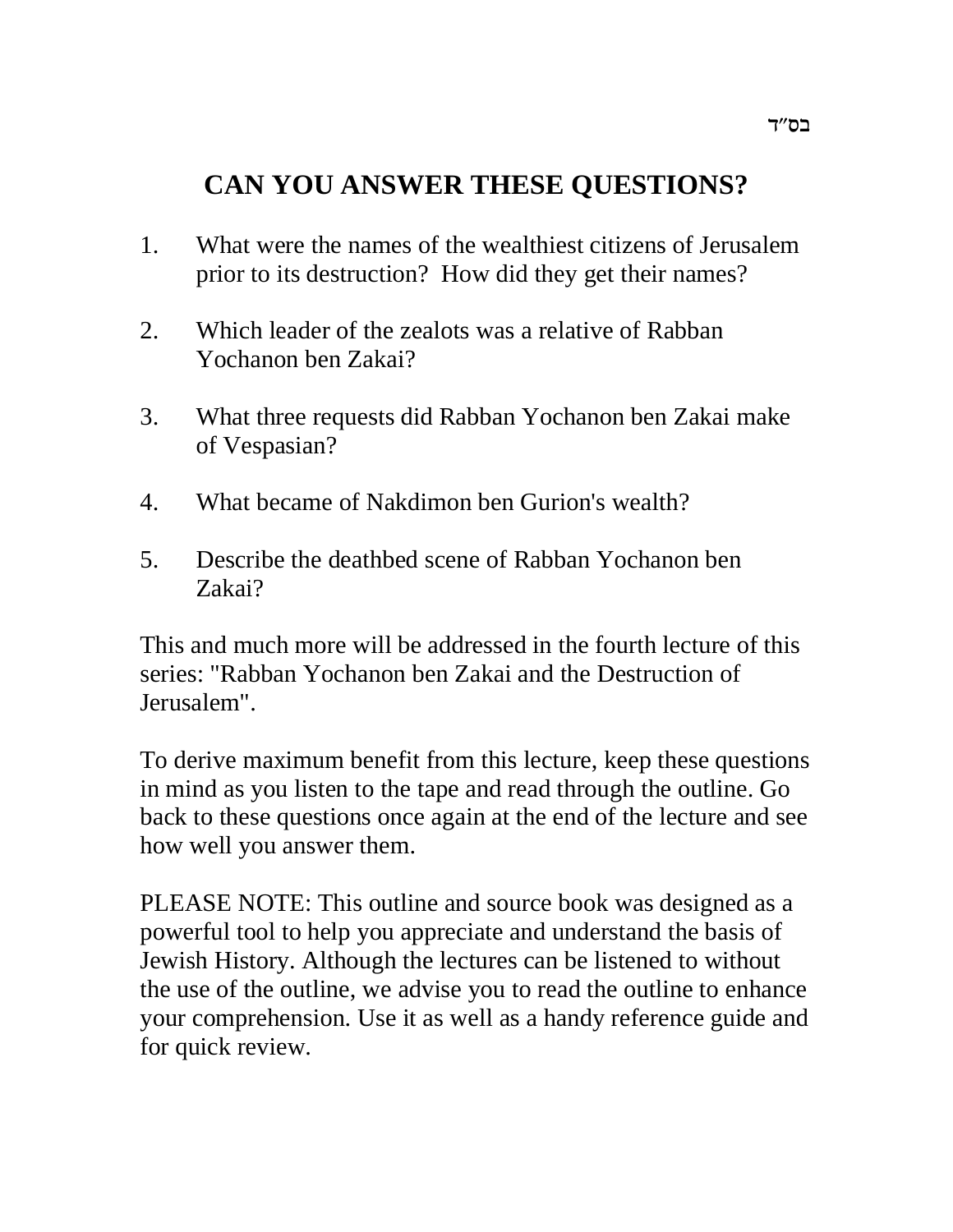### THE EPIC OF THE ETERNAL PEOPLE Presented by Rabbi Shmuel Irons

#### Series II Lecture #4

### RABBAN YOCHANON BEN ZAKAI AND THE DESTRUCTION OF JERUSALEM

#### $\mathbf{I}$ . Rabban Yochanon and Vespasian

 $A_{\cdot}$ 

שדריה עילוייהו לאספסיינוס קיסר אתא צר עלה תלת שני הוו בה הנהו תלתא עתירי נקדימון בן גוריון ובן כלבא שבוע ובן ציצית הכסת נקדימון בן גוריון שנקדה לו חמה בעבורו בן כלבא שבוע שכל הנכנס לביתו כשהוא רעב ככלב יוצא כשהוא שבע בן ציצית הכסת שהיתה ציצתו נגררת על גבי כסתות איכא דאמרי שהיתה כסתו מוטלת בין גדולי רומי חד אמר להו אנא זיינא להו בחיטי ושערי וחד אמר להו בדחמרא ובדמלחא ומשחא וחד אמר להו בדציבי ושבחו רבנן לדציבי דרב חסדא כל אקלידי הוה מסר לשמעיה בר מדציבי דאמר רב חסדא אכלבא דחיטי בעי שיתין אכלבי דציבי הוה להו למיזן עשרים וחד שתא הוו בהו הנהו בריוני אמרו להו רבנן ניפוק ונעביד שלמא בהדייהו לא שבקינהו אמרו להו ניפוק ונעביד קרבא בהדייהו אמרו להו רבנן לא מסתייעא מילתא קמו קלנהו להנהו אמברי דחיטי ושערי והוה כפנא

מרתא בת בייתוס עתירתא דירושלים הויא שדרתה לשלוחה ואמרה ליה זיל אייתי לי סמידא אדאזל איזבן אתא אמר לה סמידא ליכא חיורתא איכא אמרה ליה זיל אייתי לי אדאזל איזדבן אתא ואמר לה חיורתא ליכא גושקרא איכא א"ל זיל אייתי לי אדאזל אזדבן אתא ואמר לה גושקרא ליכא קימחא דשערי איכא אמרה ליה זיל אייתי לי אדאזל איזדבן הוה שליפא מסאנא אמרה איפוק ואחזי אי משכחנא מידי למיכל איתיב לה פרתא בכרעא ומתה קרי עלה רבן יוחנן בן זכאי הרכה בך והענוגה אשר לא נסתה כף רגלה איכא דאמרי גרוגרות דר׳ צדוק אכלה ואיתניסא ומתה דר' צדוק יתיב ארבעין שנין בתעניתא דלא ליחרב ירושלים כי הוה אכיל מידי הוה מיתחזי מאבראי וכי הוה בריא מייתי ליה גרוגרות מייץ מייהו ושדי להו כי הוה קא ניחא נפשה אפיקתה לכל דהבא וכספא שדיתיה בשוקא אמרה האי למאי מיבעי לי והיינו דכתיב כספם בחוצות ישליכו

אבא סקרא ריש בריוני דירושלים בר אחתיה דרבן יוחנן בן זכאי הוה שלח ליה תא בצינעא לגבאי אתא א״ל עד אימת עבדיתו הכי וקטליתו ליה לעלמא בכפנא א״ל מאי איעביד דאי אמינא להו מידי קטלו לי א"ל חזי לי תקנתא לדידי דאיפוק אפשר דהוי הצלה פורתא א"ל נקוט נפשך בקצירי וליתי כולי עלמא ולישיילו בך ואייתי מידי סריא ואגני גבך ולימרו דנח נפשך וליעיילו בך תלמידך ולא ליעול בך איניש אחרינא דלא לרגשן בך דקליל את דאינהו ידעי דחיא קליל ממיתא עביד הכי נכנס בו רבי אליעזר מצד אחד ורבי יהושע מצד אחר כי מטו לפיתחא בעו למדקריה אמר להו יאמרו רבן דקרו בעו למדחפיה אמר להו יאמרו רבן דחפו פתחו ליה בבא נפק כי מטא להתם אמר שלמא עלך מלכא שלמא עלך מלכא א"ל מיחייבת תרי קטלא חדא דלאו מלכא אנא וקא קרית לי מלכא ותו אי מלכא אנא עד האידנא אמאי לא אחית לגבאי א״ל דקאמרת לאו מלכא אנא איברא מלכא את דאי לאו מלכא את לא מימסרא ירושלים בידך דכתיב והלבנון באדיר יפול ואין אדיר אלא מלך דכתיב והיה אדירו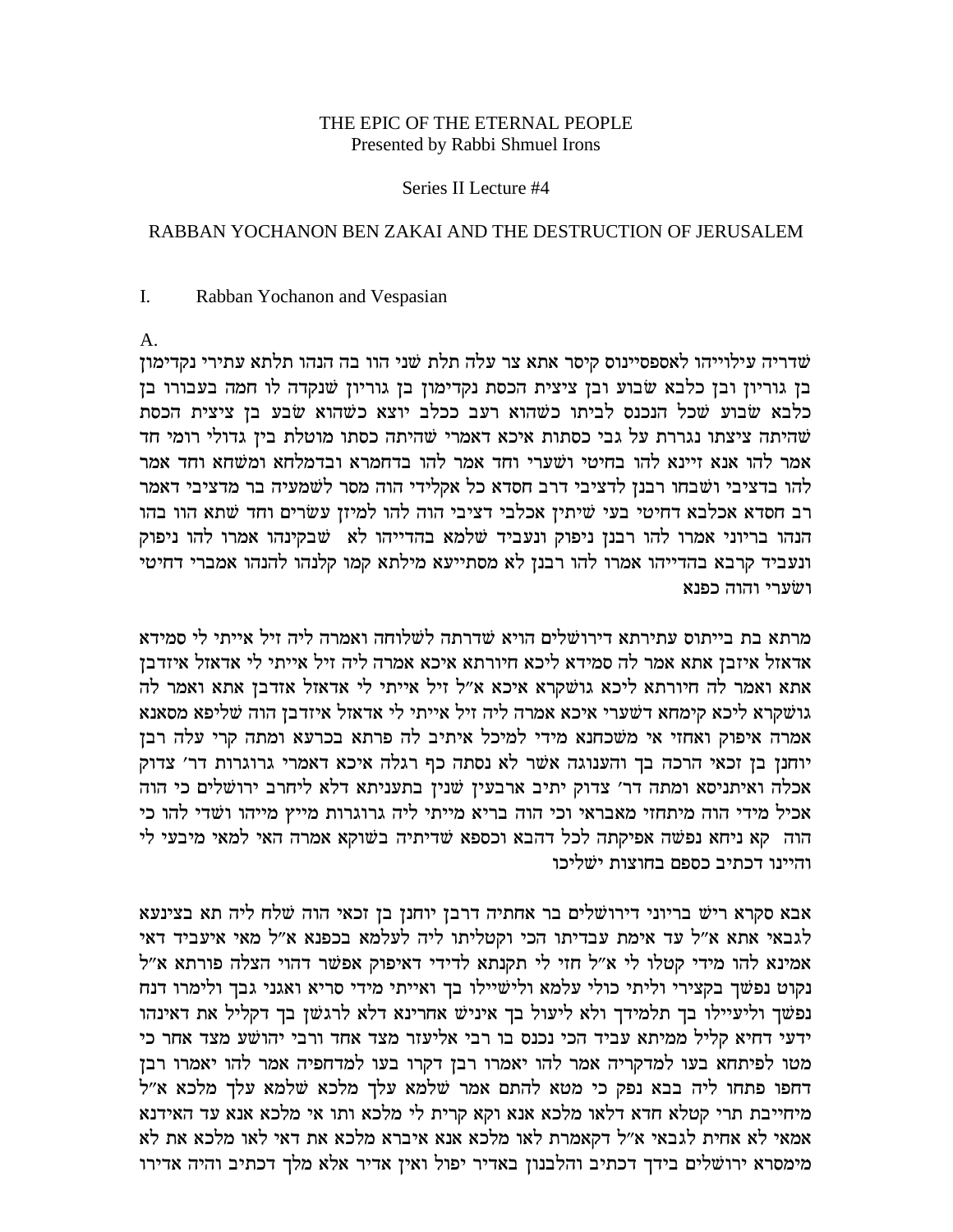ממנו וגו' ואין לבנון אלא ביהמ"ק שנאמר ההר הטוב הזה והלבנון ודקאמרת אי מלכא אנא אמאי לא קאתית לגבאי עד האידנא בריוני דאית בן לא שבקינן אמר ליה אילו חבית של דבש ודרקון כרוך עליה לא היו שוברין את החבית בשביל דרקון אישתיק קרי עליה רב יוסף ואיתימא רבי עקיבא משיב חכמים אחור ודעתם יסכל איבעי ליה למימר ליה שקלינן צבתא ושקלינן ליה לדרקון וקטלינן ליה וחביתא שבקינן לה אדהכי אתי פריסתקא עליה ומרומי אמר ליה קום דמית ליה קיסר ואמרי הנהו חשיבי דרומי לאותיבך ברישא הוה סיים חד מסאני בעא למסיימא לאחרינא לא עייל בעא למשלפא לאידך לא נפק אמר מאי האי אמר ליה לא תצטער שמועה טובה אתיא לך דכתיב שמועה טובה תדשן עצם אלא מאי תקנתיה ליתי איניש דלא מיתבא דעתך מיניה ולחליף קמך דכתיב ורוח נכאה תיבש גרם עבד הכי עייל אמר ליה ומאחר דחכמיתו כולי האי עד האידנא אמאי לא אתיתו לגבאי אמר ליה ולא אמרי לך אמר ליה אנא נמי אמרי לך אמר ליה מיזל אזילנא ואינש אחרינא משדרנא אלא בעי מינאי מידי דאתן לך אמר ליה תן לי יבנה וחכמיה ושוּשילתא דרבן גמליאל ואסוותא דמסיין ליה לרבי צדוק קרי עליה רב יוסף ואיתימא רבי עקיבא משיב חכמים אחור ודעתם יסכל איבעי למימר ליה לשבקינהו הדא זימנא והוא סבר דלמא כולי האי לא עביד והצלה פורתא נמי לא הוי אסוותא דמסיין ליה לרבי צדוק מאי היא יומא קמא אשקיוה מיא דפארי למחר מיא דסיפוקא למחר מיא דקימחא עד דרווח מיעיה פורתא פורתא אזל שדריה לטיטוס. גיטין נ״ו

[The Romans] sent Vespasion against them (the Jews). He came and laid siege [around Jerusalem] for three years. There were three wealthy citizens [in Jerusalem]: Nakdimon ben Gurion, Ben Kalba Savuah, and Ben Tzitzis Hakeses. Nakdimon ben Gurion [received his name] because the sun stood still for him (see Taanis 20a). Ben Kalba Savuah [received his name] because [of his generosity]. When someone would come to his home as hungry as a [neglected] dog he would leave satisfied. Ben Tzitzis Hakesis [received his name] because his tzitzis (fringes) would drag on pillows [as he walked, instead of on the floor]. According to another explanation [he received his name] because his pillow was placed between the nobility of Rome. One of them (these wealthy citizens) said to them (the inhabitants of Jerusalem who were preparing for a long siege), "I will sustain them with wheat and barley." One of them said to them, "I will supply them with wine, salt, and oil." The other said to them, "I will supply them with [fire] wood." The Rabbis praised the donation of fire wood based on the statement of Rav Chisda, "For every storehouse of wheat, sixty storehouses of wood are needed." There were supplies sufficient to last twenty one years.

A group of brash [insurgents] were in Jerusalem. The Rabbis told them (the citizens of Jerusalem), "Let's go out and make peace [with the Romans]." The (insurgents) didn't let them. [The insurgents] said, "Let's go out and make war against them (the Romans)." The Rabbis told them, "You won't be successful." [In order to force a confrontation with the Romans the insurgents] burned the store houses of wheat and barley. [As a result] there was famine.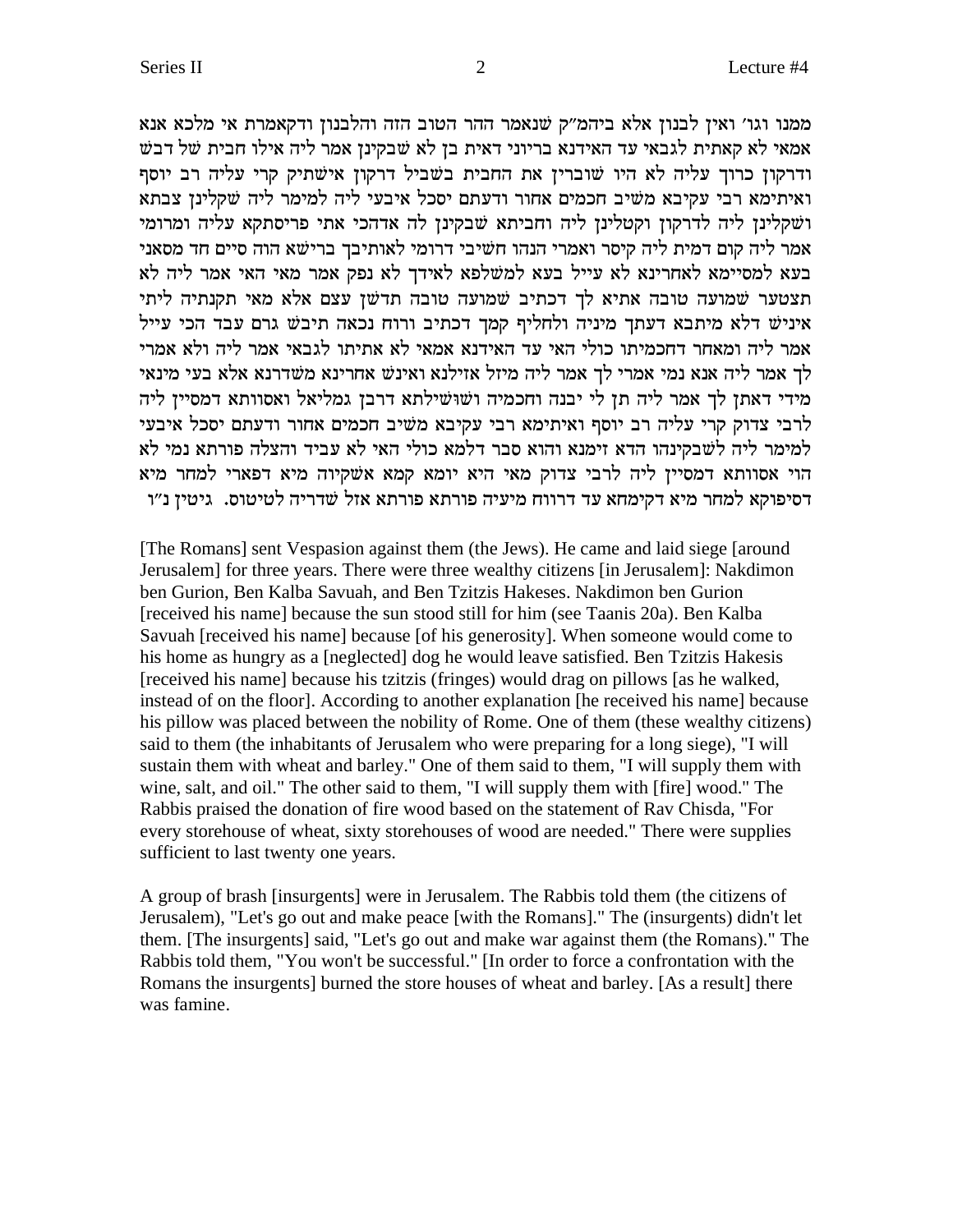Marta bas Baisus was the richest woman in Jerusalem. She sent out her agent and told him, "Go out and buy me some fine flour." By the time he came, it had already been sold. He came back and said to her, "Fine flour is gone. However, white bread is still in stock." She told him, "Go get it for me." By the time he came, it had already been sold. He came back and told her, "White bread is gone coarse bran bread is still available." She told him, "Go and get it for me." By the time he came, it had already been sold. He came back and said, "Bran bread is gone. However, barley flour is still in stock." She told him, "Go get it for me." By the time he came, it was all sold. She happened to have been without shoes when she said to [herself], "Let me go out and see if I can find something to eat." [While she was walking], some excrement [that was on the street] got on her foot. [From shock and horror she swooned] and died. Rabban Yochanon ben Zakai applied the following verse to her, "The tender and delicate woman among you, who would not venture to set the sole of her foot upon the ground for delicateness and tenderness." (Deuteronomy 28:56)

There is one version that states that [her death was not due to her stepping outside without shoes, but rather] because she ate the dried fig of Rabbi Tzaddok, [which in desperation she picked up and ate,] she became nauseated and died. [The story of Rabbi Tzaddok's fig is as follows:] Rabbi Tzaddok fasted for forty years so that Jerusalem should not be destroyed. [He was so emaciated that] when he would eat anything, it (the food as it was being swallowed) would be visible from the outside. When he was healing himself (from the fasting), they would bring him a dried fig. He would suck out the liquid and throw away the rest. [This is what Marta bas Baisus ate.] As she was dying, she threw out all the gold and silver [that she owned]. She said, "What do I need this for?" This is what is meant by the verse, "They shall cast their silver in the streets." (Ezekiel 7:19).

Abba Sikra was the leader of the rebels in Jerusalem. He was the son of the sister of Rabban Yochanon ben Zakai. He (Rabban Yochanon) sent him [a message], "Come clandestinely to me." He came. He said to him, "How long are you going to continue this course of action to kill everyone off by starvation?" He replied: "What can I do? If I tell them anything they'll kill me." He (Rabban Yochanon) said, "Conceive of some plan on my behalf so that I'll be able to leave. Possibly, from it, there will be some salvation." He replied, "Pretend that you are very sick. Let everyone come and inquire about your welfare. Then bring something that has a foul smell (associated with death) and put it by your side so that they will say that you died. Then let your disciples come to you (to carry you out) and don't let any one else so that they won't realize that you (are really alive) and actually easier to carry than a dead person."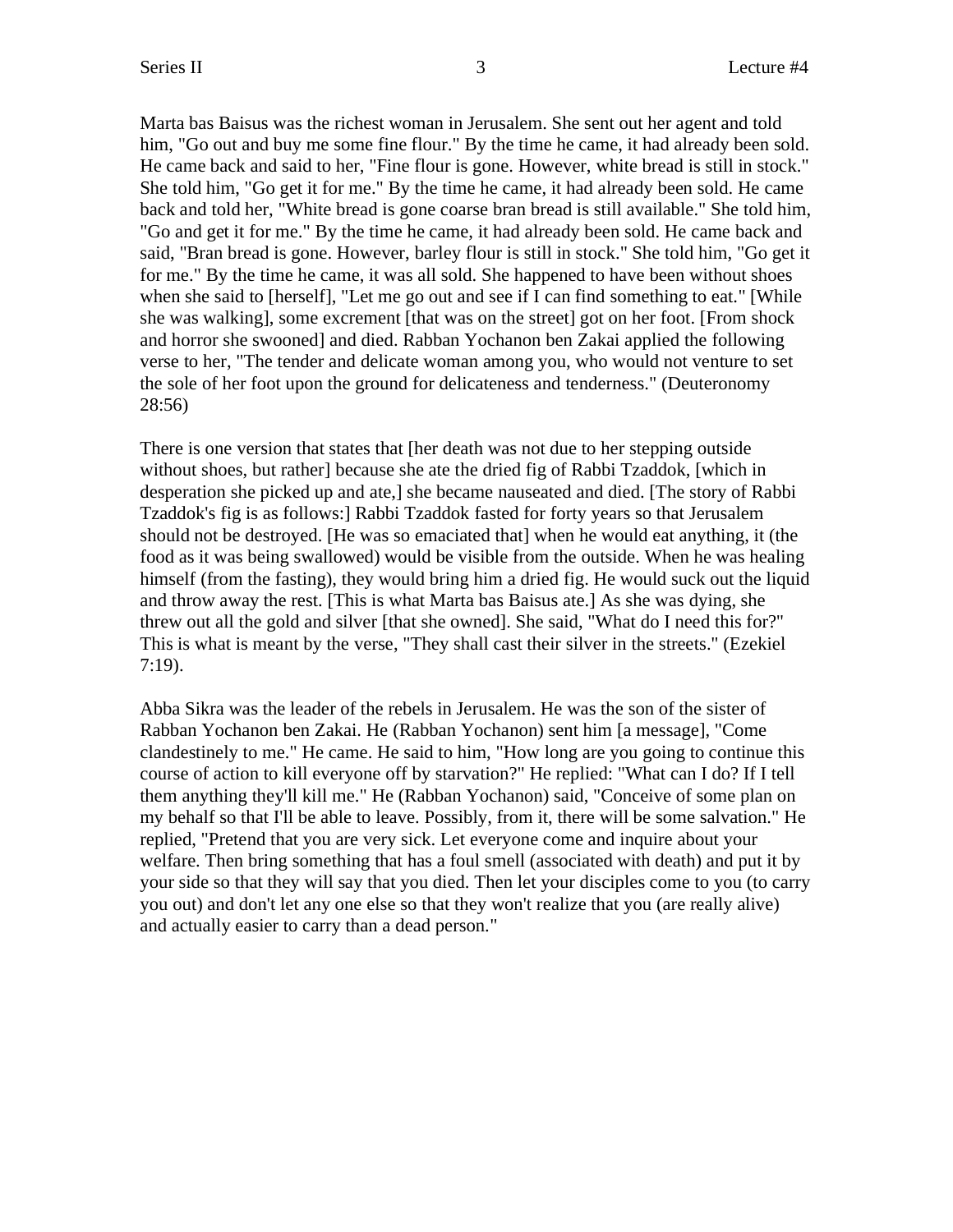He followed his advice. Rabbi Eliezer on one side and Rabbi Yehoshua on the other side came to him [to carry him out]. When they came to the entrance [of Jerusalem], they wanted to stab him [with their spears to test if he was really dead]. He (Abba Sikra, the leader of the rebels) said, "If you stab his body they (the Romans) will say that they (the Jews) [are such barbarians] that they even stab their own Rabbi [and will treat you with utter brutality]." They wanted to goad his body. He (Abba Sikra) said to them, "They will say that they goad their own Rabbi." They opened the gate and he went out.

When he arrived there (at Vespasian's camp), he told him, "Peace to you, king. Peace to you, king." Vespasian replied, "You are guilty of two capital crimes. One: I am not a king. And two: If a am a king why didn't you come to me earlier?" He replied, "That which you claimed that you are not a king [is not true]. In truth you are a king. If you weren't a king, Jerusalem wouldn't be subdued by you. For it is written, 'And Lebanon shall fall by a mighty one.' (Isaiah 10:34) The term 'mighty' (אדיר) refers to a king as it is written, 'And their king (אדירוֹ) shall be of themselves.' (Jeremiah 30:21) The term 'Lebanon' refers to the Temple as is stated in Scripture, 'That goodly mountain (Mount Moriah) and the "Lebanon" (which could only refer to something situated on the mountain, in other words the Temple; the Temple is called Lebanon (לבנץ) because it purifies and whitens ( $\langle \xi \rangle$ sin)' (Deuteronomy 3:25) And that which you asked (argued) that if I am a king why didn't I come earlier, The rebels in our midst didn't let us leave." He (Vespasian) replied, "If there had been a barrel of honey and a serpent would have been wrapped around it, wouldn't you have broken the barrel in order to rid yourself of the serpent?" He (Rabban Yochanon) was silent. Rabbi Yosef commented (others say it was Rabbi Akiva that made the following statement), "'[G-d] turns the wise backward and makes their mind foolish.' (Isaiah 44:25) He should have said to him, 'We would rather take a pair of tongs, remove and kill the serpent, and preserve the barrel.'" While they were involved in this matter, a messenger came from Rome saying that Caesar had died and there were powerful men in Rome who wanted him to become Emperor.

He said to him, "I am leaving now and another man will be sent in my place. Request of me something that I am able to give you." He (Rabban Yochanon ben Zakai) replied, "Let me have Yavneh (Jamnia) and its scholars (that they should not be disturbed by the war and its aftermath), [spare] the chain (family) of Rabban Gamliel, and [send for] a doctor for Rabbi Tzaddok." **Gittin 56a**

#### B.

שלשׁ שנים ומחצה הקיף אספסיאנוס את ירושלם והיו עמו ארבעה דוכסין, דוכס דערביא **W** דוכס דאפריקא דוכוס דאלכסנדריא דוכוס דפלסטיני דוכוס דערבייא תרין אמורין חד אמר קילוס שמיה וחד אמר פנגר שמיה והוון בירושלם ארבעה בוליטין בן ציצית ובן גוריון ובן נקדימון ובן כלבא שבוע. וכל אחד ואחד יכול לספק מזונות של מדינה י׳ שנים והיה שם בן בטיח בן אחותו של רבן יוחנן בן זכאי שהיה ממונה על האוצרות ואוקיד כל אוצרייא. שמע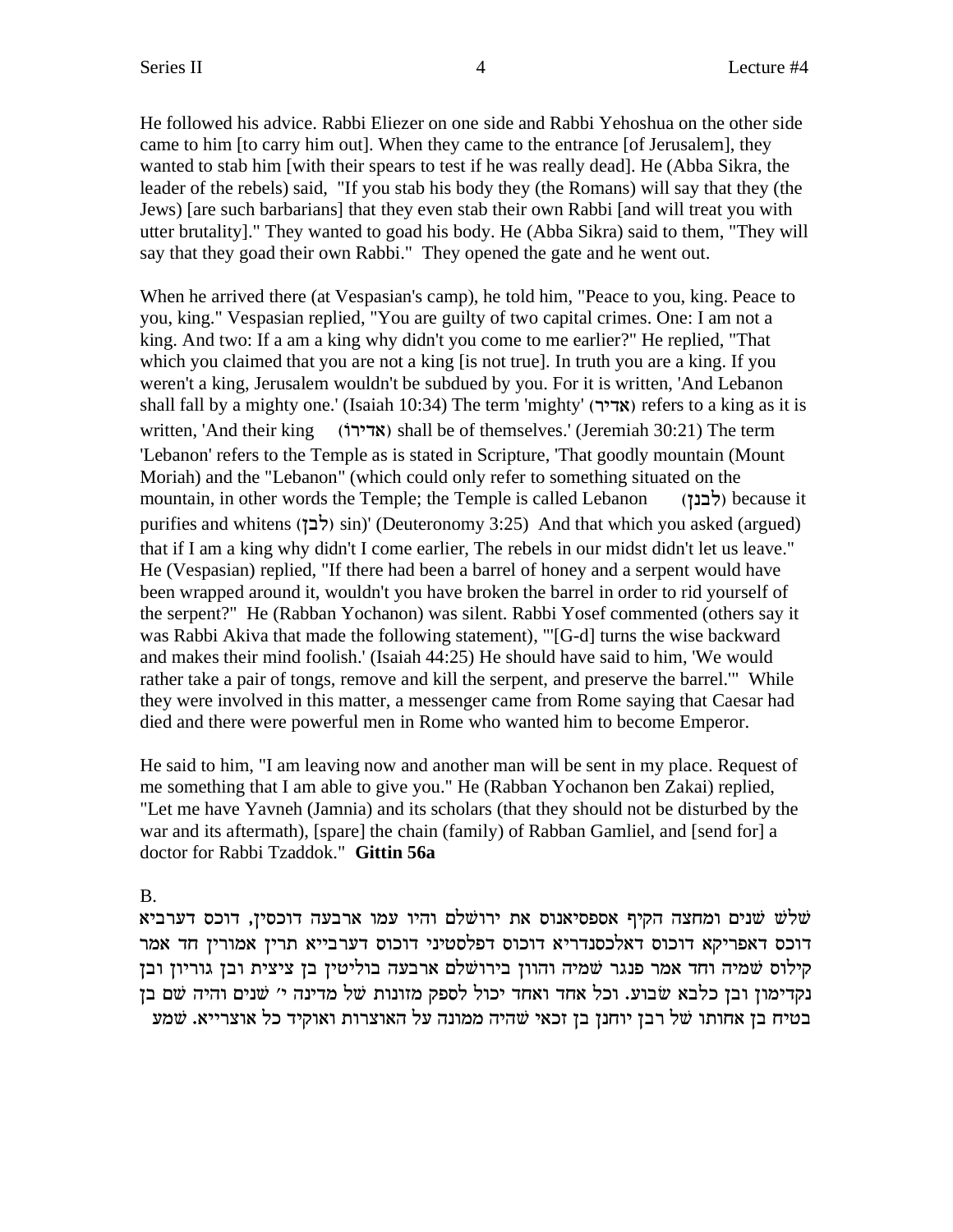רבן יוחנן בן זכאי אמר ווי. אזלין אמרון לבן בטיח. אמר חביבך ווי שלח ואתייה אמר לו למה אמרת ווי. אמר לו לא אמרתי ווי אלא וה אמרי. אמר לו וה אמרת ולמה אמרת וה אמר ליה דאוקדת כל אוצרייא ואמרתי דכל זמן דאוצרייא קיימין לא יהיבין גשמיהון למיעבד קרבא. בין ווי לוה נמלט רבן יוחנן בן זכאי וקרא עליו ויתרון דעת החכמה תחיה בעליה לאחר ג׳ ימים יצא רבן יוחנן בן זכאי לטייל בשוק. וראה אותם ששולקין תבן ושותין מימיו אמר בני אדם ששולקין ושותין מימיו יכולין לעמוד בחיילותיו של אספסיאנוס. אמר כל סמא דמילתא ניפוק לי מהכא.

שלח ואמר לבן בטיח אפקוני מהכא אמר ליה עבדינן בינינן דלא יפוק בר נש מהכא אלא דמית אמר אפקוני בדמות דמית טען רבי אליעזר ברישיה ורבי יהושע ברגליה ובן בטיח מהלך קומוי. מן דמטון בעון מודקריניה. אמר להו בן בטיח כך אתם רוצים. שיהיו אומרין מת רבן ודקרוהו. כיון דאמר להו כך שבקוניה מן דנפקין מן פילי. טענוניה ויהבוניה בחד בית עולם וחזרו למדינה נפק רבן יוחנן בן זכאי לטייל בחיילותיו של אספסיאנוס. אמר לון אן הוא מלכא אזלון ואמרו לאספסיאנוס חד יהודי בעי למישאל בשלמך אמר להון ייתי מן .<br>דאתא אמר ליה וביבא מארי אפלטור. אמר ליה שאילא דמלך שאילת בי. ואנא לית אנא מליך. וכדו שמע מלכא וקטיל לההוא גברא אמר ליה אם לית את מלך סוף את מליך. דלית הדין ביתא חריב אלא על ידי מלך. שנאמר והלבנון באדיר יפול.

נסבוניה ויהבוניה לניו מן שבעה קנקלין והוון שאילין ליה כמה שעין בליליא. ואמר להון כמה שעין ביממא ואמר להון מנן הוה ידע רבן יוחנן בן זכאי מפשוטיה. לבתר תלתא יומין אזל אספסיאנוס מסחי בהדא גפנא מן דסחא ולבש חד מסן דידיה. אתת בשורה ובשרוהו מית נירון ואמליכוניה בני רומי. בעי למילבש חד מסן חורן ולא עליל שלח ואתיוה לרבן יוחנן בן זכאי. וא״ל לית את אמר לי כל אילין יומיא הוינא לביש תרין מסאני והוון עללין בי. וכדו חד עליל וחד לא עליל א״ל בשורתא טבתא אתבשרת דכתיב ושמועה טובה תדשן עצם אמר לו מה נעביד דאיעיל. אמר לו מי אית לך בר נש דסנאית ליה או דחב לך יעברוניה קמך ובשרך שחי. דכתיב ורוח נכאה תיבש גרם. התחילו מושלין לפניו משלות חבית שקינן נחש בתוכה כיצד עושין לו. אמר להם מביאין חובר וחוברין את הנחש ומניחין את החבית. אמר פנגר הורגין את הנחש ושוברין את החבית. מגדל שקינן בו נחש כיצד עושין. אמר להם מביאין חובר וחוברין את הנחש ומניחין את המגדל. אמר פנגר הורגין את הנחש ושורפין את המגדל. אמר לו רבן יוחנן בן זכאי לפנגר כל מגירייא דעבדין בישא למגיריהון עבדין עד דלית את מליף סניגוריא את מליף עלן קטיגוריא אמר ליה לטיבותכון אנא בעי דכל זמן דהדין ביתא קיים מלכוותא מתגרין בכון. אין איחרוב הדין ביתא לית מלכוותא מתגרין בכון. אמר לו רבן יוחנן הלב יודע אם לעקל אם לעקעלקלות. אמר ליה אספסיאנוס לרבן יוחנן בן זכאי שאל לי שאלה ואנא עביד א"ל אנא בעי דתירפי הדא מדינתא ותיזיל לך. א"ל כלום אמליכוני בני רומי דנרפי להדא מדינתא. שאל לי שאלתא ואנא עביד אמר לו בעי אנא דתירפי לפילי מערבאה דהיא אזלא ללוד דכל בר דנפיק עד ארבעה שעין יהא לשיזבא מן דכבשה אמר לו אי אית לך דרחים לך או בר נש דאת קריב ליה שלח ואיתיה עד דלא ייעלון אוכלוסיא שלח לר' אליעזר ולר' יהושע לאפוקי לר' צדוק אזלין ואכשכחוניה בבבא דמדינה מן דאתא קם מן קומוי רבן יוחנן אמר ליה אספסיאנוס מן קדם הדין סבא צותרא את קאים אמר לך חייך אי הוה חד דכוותיה והוה עמך אוכלוסין בכיפלא לא הוית יכיל כביש אמר לו מה חייליה א״ל דאכיל חד גמזוז ופשיט עלוהי מאה פרקין אמר ליה למה חשיך כן א״ל מן חייליהון דצומייא ותענייתא שלח ואייתי אסוותא והוו מוכלין ליה ציבחר ציבחר. ומשקין

5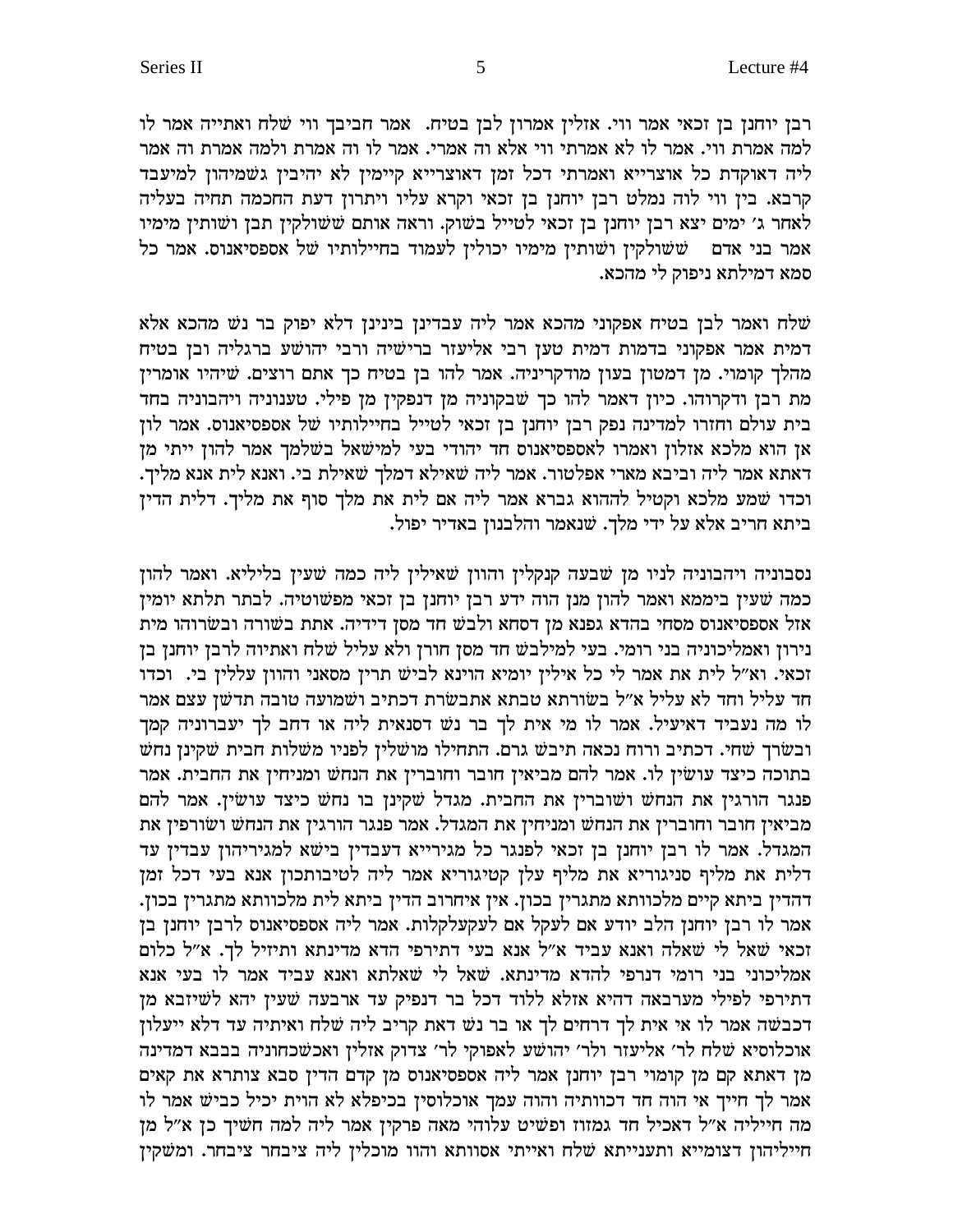ליה ציבחר ציבחר עד דהדר גופיה עלוי. אמר ליה אלעזר בריה אבא הב להו אגרייהו בעלמא הדין. דלא תיהוי להו זכותא עמך בעלמא דאתי ויהב להו הדין חושבנא דאצבע והדין קרצטיונא מן דכבשה פליג ארבע טכסייא לארבעה דוכסייא וסליק פילי מערבאה לפנגר. וגזרו מן שמיא דלא יחרב לעולם למה ששכינה במערב אינון אחרובו דידחון הוא לא אחריב דידיה שלח ואתייה אמר לו למה לא אחרבת דידך אמר ליה חייך לשבחא דמלכותא עבדית. דאילו חרבתיה לא הות ידעת ברייה מה חרבת וכדו יחזיין בריאתא. אמרין חזו חייליה דאספסיאנוס מה אחרב אמר לו דייך דטבאות אמרת אלא מן בגין דעברת על קלוונין דידי יסק ההוא גברא לרישיה דאיגרה ויטרוף גרמיה אי חיי חיי ואי מות ימות סליק וטרף גרמיה ומית ופגעה בו קללה של רבן יוחנן בן זכאי. איכה רבה א:לא

For a period of three and half years, Vespasian surrounded Jerusalem. He had four generals with him: The general of Arabia, the general of Africa, the general of Palestine, and the general of Alexandria. There was a disagreement between the Amoraim (Sages of the Talmud) over the name of the general of Arabia. One said that his name was Qilus, and the other said that his name was Pangar. There were four wealthy men in Jerusalem: Ben Tzitzis, Ben Gurion, Ben Nakdimon, and Ben Kalba Savuah. Each one of them could provide food for the country for a period of ten years. The son of the sister of Rabban Yochanon ben Zakai, whose name was Ben Batiach, was the appointed supervisor over the store houses of food [in Jerusalem. He burnt them down. Rabban Yochanon heard [the report of the burning] and said, "Vay" (an expression of woe). They went and told Ben Batiach that his uncle had expressed disapproval of his actions and said "Vay". He sent for him and asked him, "Why did you say 'Vay'?" He replied [out of fear], "I didn't say "vay" but rather "voh" (an expression similar to wow!)". He (Ben Batiach) asked him, "You [say that you really] said "voh" [and not "vay"]; but why did you say 'voh'?" He replied, "Because all the store house are burnt. I said [to myself] that as long as the store houses would be standing, they wouldn't risk their lives to wage war." [The Talmud comments that] between "vay" and "voh" (because of the similarity in sound) Rabban Yochanon ben Zakai was saved. He cited the following verse regarding himself, "The excellency of knowledge is that wisdom preserves the life of he who has it." (Koheles  $7:12$ )

After three days had passed, Rabban Yochanon went out to walk in the marketplace. He saw them boiling straw and drinking the water. He said [to himself], "Can people that boil straw and drink its water stand up to Vespasian's army? The only solution is for me to leave." He sent for Ben Batiach and told him, "Get me out of here." He answered, "We've (the rebels) made a pact that the only ones we're letting out of here are the dead." He (Rabban Yochanon ben Zakai) replied, "Then let me leave in the guise of the dead." Rabbi Eliezar carried [his casket] by the head and Rabbi Yehoshua carried [the casket] by the feet. Ben Batiach walked in front of them. When he reached [the gates of Jerusalem] they (the guards) wanted to stab him [to test if he was really dead or not]. Ben Batiach said to them, "This is what you want to do? [You're doing this] so that they should say that their Rabbi died and they stabbed him!" When he (Ben Batiach) told them this argument they let him (Rabban Yochanon) leave [the city]. They carried him out of the city, placed him in one of the cemeteries, and returned.

6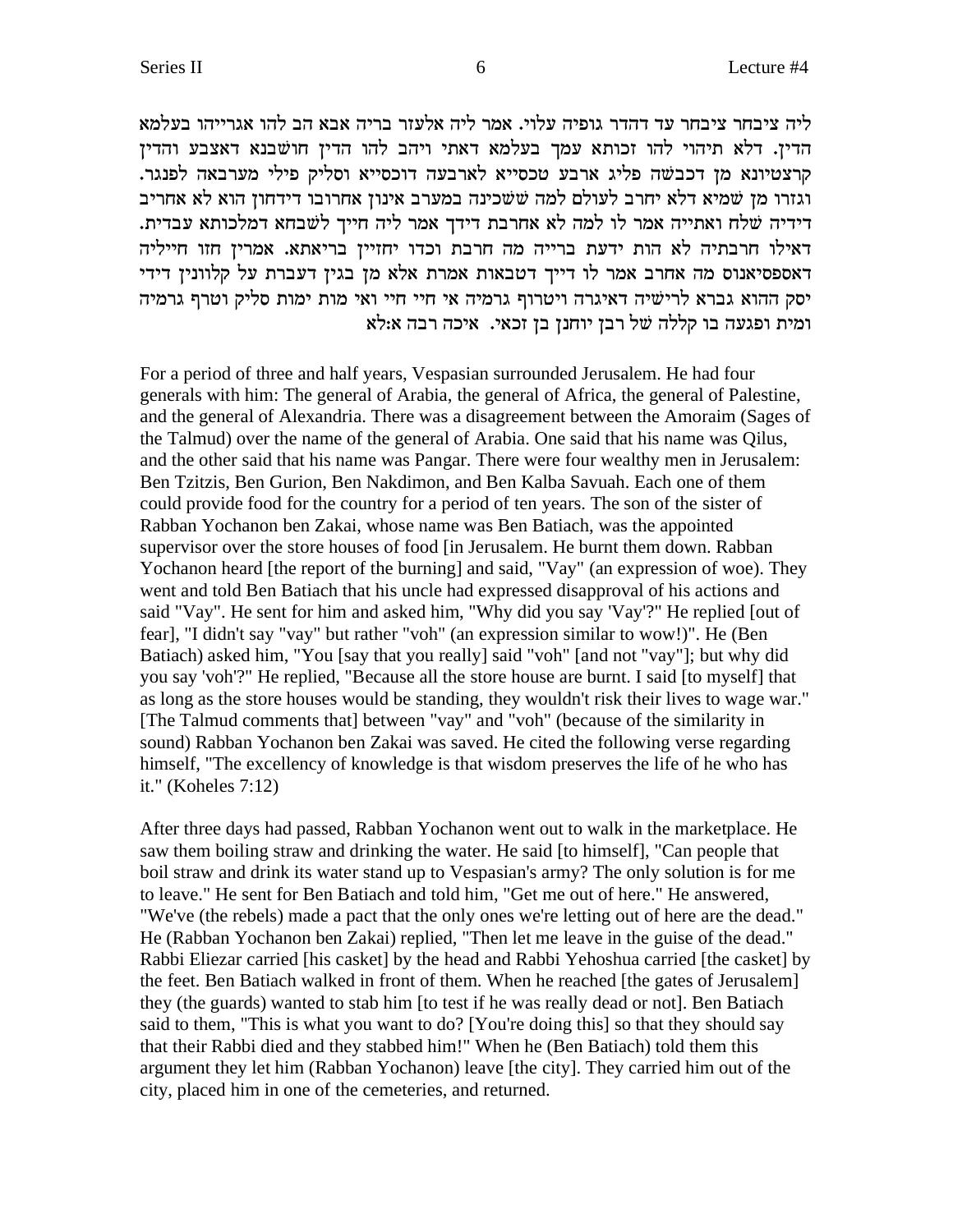Rabban Yochanon ben Zakai left the cemetery and walked amongst Vespasian's troops. He asked them, "Where is the king?" They went and told Vespasian that there is a Jew that wants to speak with him. He told them that he may enter. As he entered, he (Rabban Yochanon) saluted him with the royal salutation "Mea Domini Emperator". He replied, "You greeted me as a king and I am not a king. If the king would hear about this, he could kill me." He (Rabban Yochanon) countered, "If you are not presently the king, you are destined to be king. For this House (Temple) can only be destroyed by a king as it is stated in Scripture, 'The Lebanon (Temple) will fall through a mighty one (king)' (Isaiah 10:34)." [Vespasian] then placed him in a [totally dark] room that was within seven other rooms. When it was night he asked [Rabban Yochanon] to tell him the time and he did. When it was daytime he asked him to tell him the time and he did. [The Talmud asked:] how did Rabban Yochanon know this? [The Talmud answered:] from his learning [he could tell time. He knew how long it normally takes to review his studies. Therefore he knew how much time had elapsed].

After three days had passed, Vespasian went to bathe by [the city of] Gaphna. When he had finished bathing, started getting dressed, and had put on one shoe, a message came that Nero had died and the people of Rome had appointed him (Vespasian) to be king. He wanted to put on the other shoe, but he wasn't able. He sent for Rabban Yochanon ben Zakai and asked him, "Could you please tell me the reason why I was previously able to wear both shoes and now one fits and the other doesn't?" He replied, "Good news swells the bones (body) ... do you have someone that you (intensely) dislike? Have him pass in front of you and your swelling will recede .... "

Vespasian asked Rabban Yochanon ben Zakai, "Make a request and I will fulfill it." He replied, "I would like you to lift the siege of this country and leave." He answered, "The people of Rome did not appoint me to be Emperor in order to lift the siege. Ask of me [something else] and I will fulfill it." He (Rabban Yochanon) [then] asked, "I would like you to ease up on the siege of the western gate that leads to Lydda (לוד), so that anyone who comes out until four hours [of the day has passed (ten o'clock)] will be free of capture." He replied, "If you have someone that you love or a close relative send for him and bring him out before the armies come [and capture the city]." He sent Rabbi Eliezer and Rabbi Yehoshua to bring out Rabbi Tzaddok. They went and found him at the gate of the city.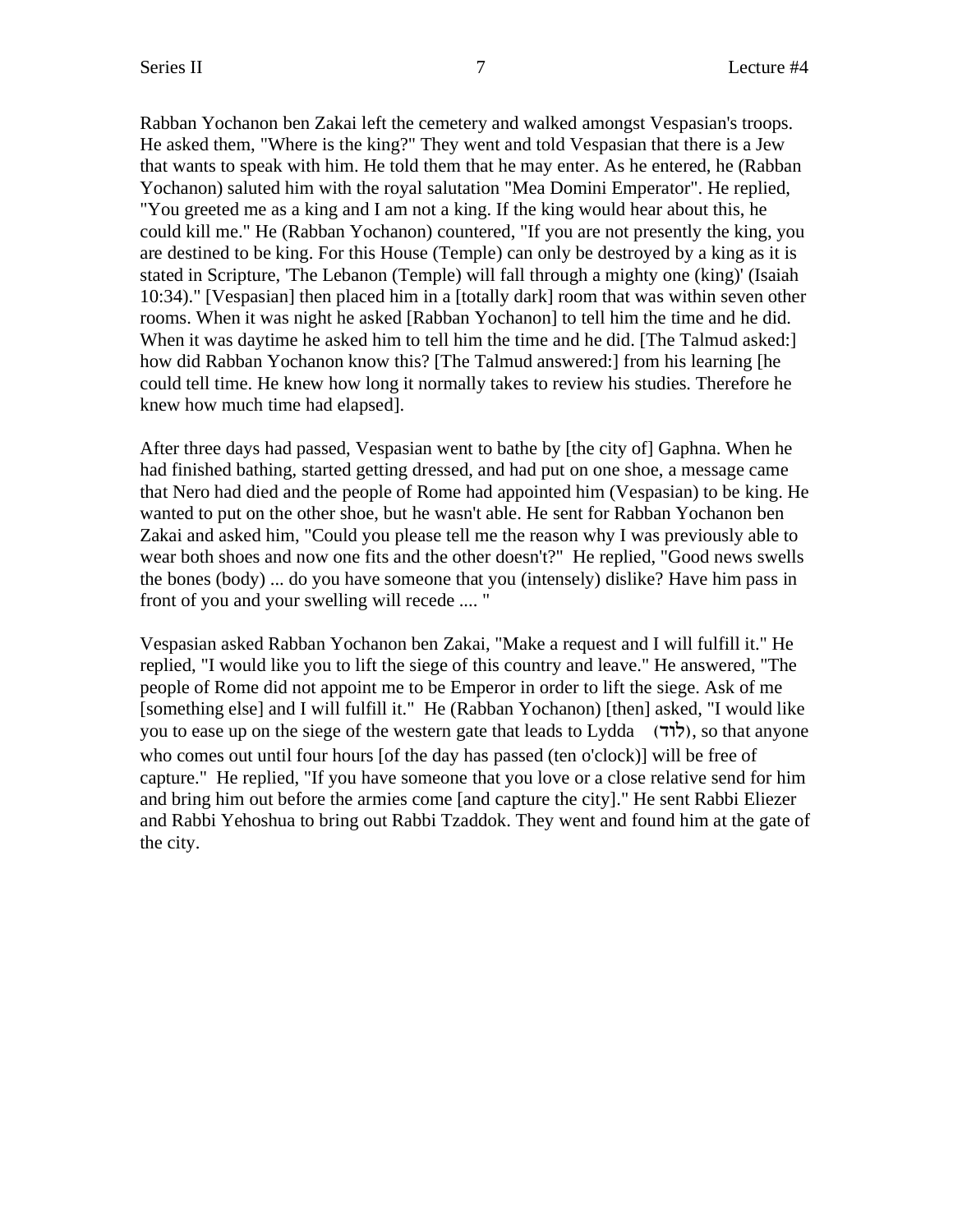As soon as he (Rabbi Tzaddok) came in, Rabban Yochanon stood up. Vespasian asked [in wonder], "For that shriveled old man you stood up!" He replied, "By your life, if there had been another one like him [in Jerusalem], even if you had twice as many forces, you wouldn't have been able to defeat it." He asked, "What is the nature of his strength?" He replied, "He [merely] eats one fig and is able to study one hundred chapters [of the Talmud]." He (Vespasian) [then] asked, "Why is he so weak looking?" He replied, "From all the fasting [he did to save the city]." He sent for a doctor [to cure his condition]. He fed him very small portions and gave him very small amounts to drink, [gradually increasing the portions] until he was returned to his health. **Eicha Rabosi 1:31**

C.

וכשבא אספסיינוּס להחריב את ירושלים אמר להם שוטים מפני מה אתם מבקשים להחריב את העיר הזאת ואתם מבקשים לשרוף את בית המקדש וכי מה אני מבקש מכם אלא שתשגרו לי קשת אחת או חץ אחת ואלך מכם אמרו לו כשם שיצאנו על שנים ראשונים שהם לפניך והרגנום כך נצא לפניך ונהרגך. כיון ששמע רבן יוחנן בן זכאי שלח וקרא לאנשי ירושלים ואמר להם בני מפני מה אתם מחרבין את העיר הזאת ואתם מבקשים לשרוף את בהמ״ק וכי מהו מבקש מכם הא אינו מבקש מכם אלא קשת אחת או חץ אחת וילך לו מכם אמרו לו כשם שיצאנו על שנים שלפניו והרגנום כך נצא עליו ונהרגהו. היו לאספסיינוס אנשים שרויין  $\ddot{w}$ כנגד חומותיה של ירושלים וכל דבר ודבר שהיו שומעין היו כותבין על החצי וזורקין חוץ לחומה לומר שרבן יוחנן בן זכאי מאוהבי קיסר הוא.(וכך היה מזכיר לאנשי ירושלים) וכיון שאמר להם רבי יוחנן בן זכאי יום אחד ושנים ושלשה ולא קבלו ממנו שלח וקרא לתלמידיו  $'$ לר׳ אליעזר ורבי יהושע אמר להם בני עמדו והוציאוני מכאן עשו לי ארון ואשכב בתוכו ר׳ אליעזר אחז בראשו ר' יהושע אחז ברגליו והיו מוליכין אותו עד שקיעת החמה עד שהגיעו אצל שערי ירושלים אמרו להם השוערים מי הוא זה אמרו להן מת הוא וכי אין אתם יודעין טאין מלינים את המת בירושלים אמרו להן אם מת הוא הוציאוהו והוציאוהו (והיו מוליכין  $\dot{w}$ אותו עד שקיעת החמה) עד שהגיעו אצל אספסיינוס פתחו הארון ועמד לפניו אמר לו אתה הוא ריב"ז שאל מה אתן לך א"ל איני מבקש ממך אלא יבנה אלך ואשנה בה לתלמידי ואקבע בה תפלה ואעשה בה כל מצות האמורות בתורה א״ל לך וכל מה שאתה רוצה לעשות עשה. א״ל רצונך שאומר לפניך דבר אחד א״ל אמור א״ל הרי אתה עומד במלכות מניין אתה יודע א״ל כך מסור לנו שאין בהמ״ק נמסר ביד הדיוט אלא ביד המלך שנאמר ונקף סבכי היער בברזל והלבנון באדיר יפול אמרו לא היה יום אחד שנים שלשה ימים עד שבא אליו דיופלא מעירו שמת קיסר ונמנו עליו לעמוד במלכות. אבות דרבי נתן ד:ה

When Vespasian came to destroy Jerusalem, he sent a message saying, "Fools, why do you want to destroy the city and to burn the Holy Temple. I am only asking for a bow or an arrow (a sign of surrender and submission) and I will leave you be." They said to him, "Just as we went out [and attacked] the two [generals] that came before you and killed them, so shall we do unto you." When Rabban Yochanan ben Zakkai heard this, he sent to the men of Jerusalem and asked them, "Why are you preparing to destroy the city and to burn the Temple. All he is asking from you is a bow or arrow and he will leave you be."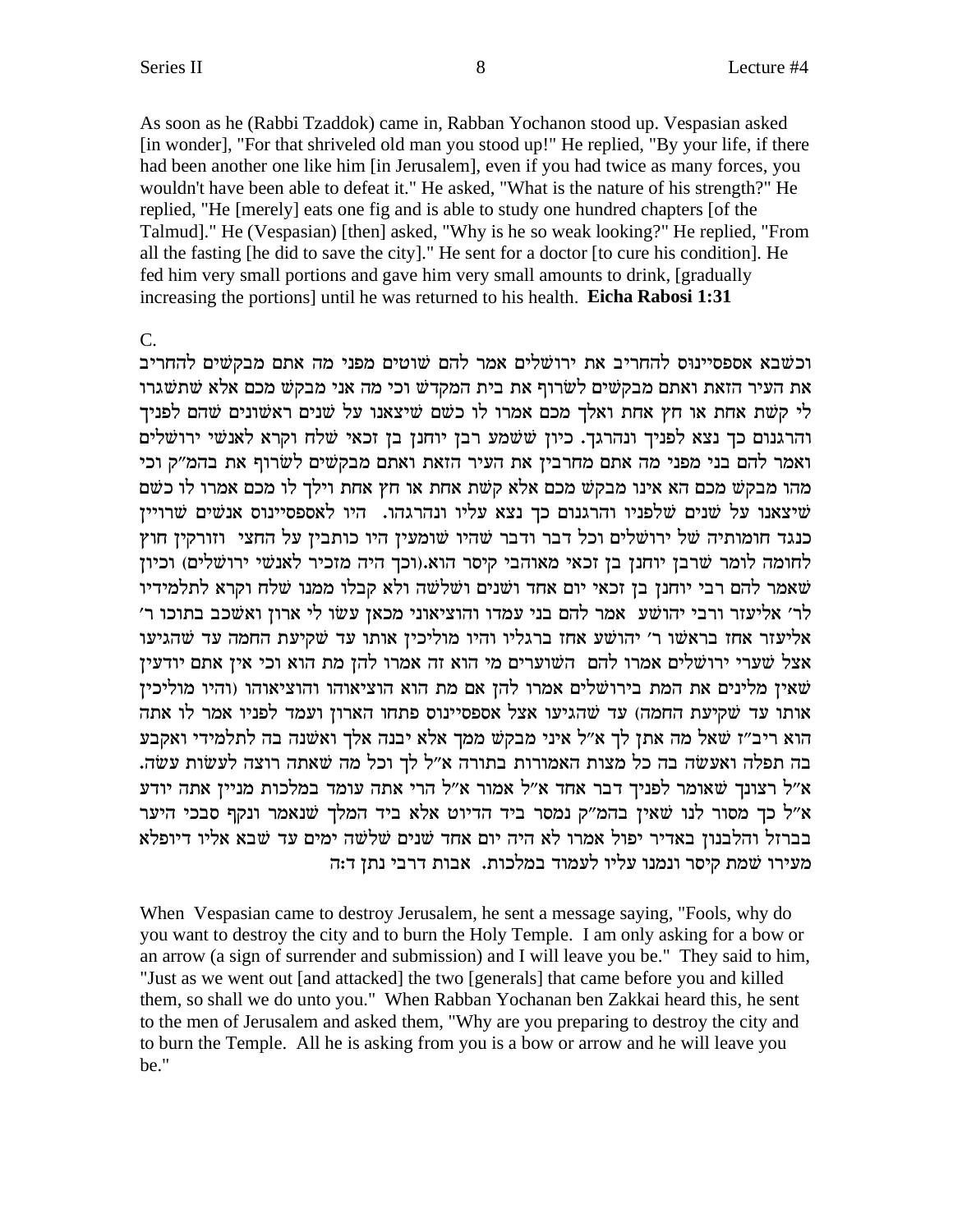They said to him, "Just as we went out and attacked the two [generals] who came before him and killed them so shall we do unto him." Vespasian had men camped around the walls of the city. Whenever [his spies] heard anything, they wrote it on an arrow and shot it out of the wall. [This time they sent a message] to say that Rabban Yochanan Ben Zakkai was from Caesar's friends. Rabbi Yochanan repeated this once, twice, thrice and the men of the city paid no heed. Rabban Yochanan thereupon sent and called his students Rabbi Eliezer and Rabbi Yehoshua and said to them, "Arise and take me out of here. Make me a casket and I will lie down in it [and pretend that I am dead]." Rabbi Eliezer carried his head and Rabbi Yehoshua the feet and they carried him until sunset unto the gates of Jerusalem. The gatekeepers asked them, "Who is that?" They replied, "We are carrying a dead man. Do you not know that one does not allow a dead body to stay overnight in the confines of Jerusalem?" They said, "If he's dead, then take him out." They took him out and carried him to Vespasian. They opened the coffin and Rabban Yochanan stood before him. Vespasian said, "Are you Rabban Yochanan? Ask of me what I can give you." He replied, "I ask only Yavneh so that I may teach my students and pray and fulfill all the commandments that are stated in the Torah." He said, "Go! Whatever you wish to do you may do." Rabban Yochanan asked, "If it pleases you, may I say one more thing of you?" Vespasian replied, "Speak." He (Rabban Yochanon ben Zakai) said, "You will become king because it is a tradition that the Temple will be given only unto the hand of a king not of a commoner as is stated in Scripture, 'And he shall cut down the thickets of the forest with iron, and Lebanon (referring to the Temple) shall fall by a mighty one' (Isaiah 10:34)." Within a few days, he was told that the king had died and he had been appointed as king. **Avos D'Rabbi Noson 4:5**

#### II. In the Aftermath of Destruction

A.

כיון שׁשמע רבן יוחנן בן זכאי שהחריב את ירושלים ושרף את בהמ״ק באש קרע בגדיו וקרעו תלמידיו את בגדיהם והיו בוכין וצועיקין וסופדין. אבות דרבי נתן ד:ה

When Rabban Yochanan ben Zakkai heard that Jerusalem had been destroyed and the Temple had been burnt, he tore his clothing and his students tore their clothes and cried and mourned. **Avos D'Rabbi Noson 4:5**

B.

פעם אחת היה רבן יוחנן בן זכאי יוצא מירושלים והיה רבי יהושע הולך אחריו וראה בית המקדש חרב אר"י אוי לנו על זה שהוא חרב מקום שמכפרים בו עונותיהם של ישראל. א"ל בני אל ירע לך יש לנו כפרה אחת שהיא כמותה ואיזה זה גמ"ח שנאמר כי חסד חפצתי ולא זבח וכן מצינו בדניאל איש חמודות שהיה מתעסק בגמ"ח שנאמר אלקך די אנת פלח ליה בתדירה הוא ישׁזבינך וכי מה עבודה שהיה דניאל מתעסק בהם אם תאמר עולות וזבחים מקריב בבבל והלא כבר נאמר השמר לך פן תעלה עולותיך בכל מקום אשר תראה כי אם במקום אשר יבחר ד' באחד שבטיך שם תעלה עולותיך אלא מה הן גמ"ח שהיה מתעסק בהן היה מתקן את הכלה ומשמחה ומלווה את המת ונותן פרוטה לעני ומתפלל ג׳ פעמים בכל יום ותפלתו מתקבלת ברצון שנאמר ודניאל כדי ידע די רשים כתבא על לביתיה וכוין פתיחן ליה בעיליתה נגד ירושלם וזימנין תלתה ביומא הוא ברך על ברכוהי ומצלא ומודא קדם אלקה כל .<br>קבל די הוא עבד מז קדמת דנה. אבות דרבי נתז ד:ה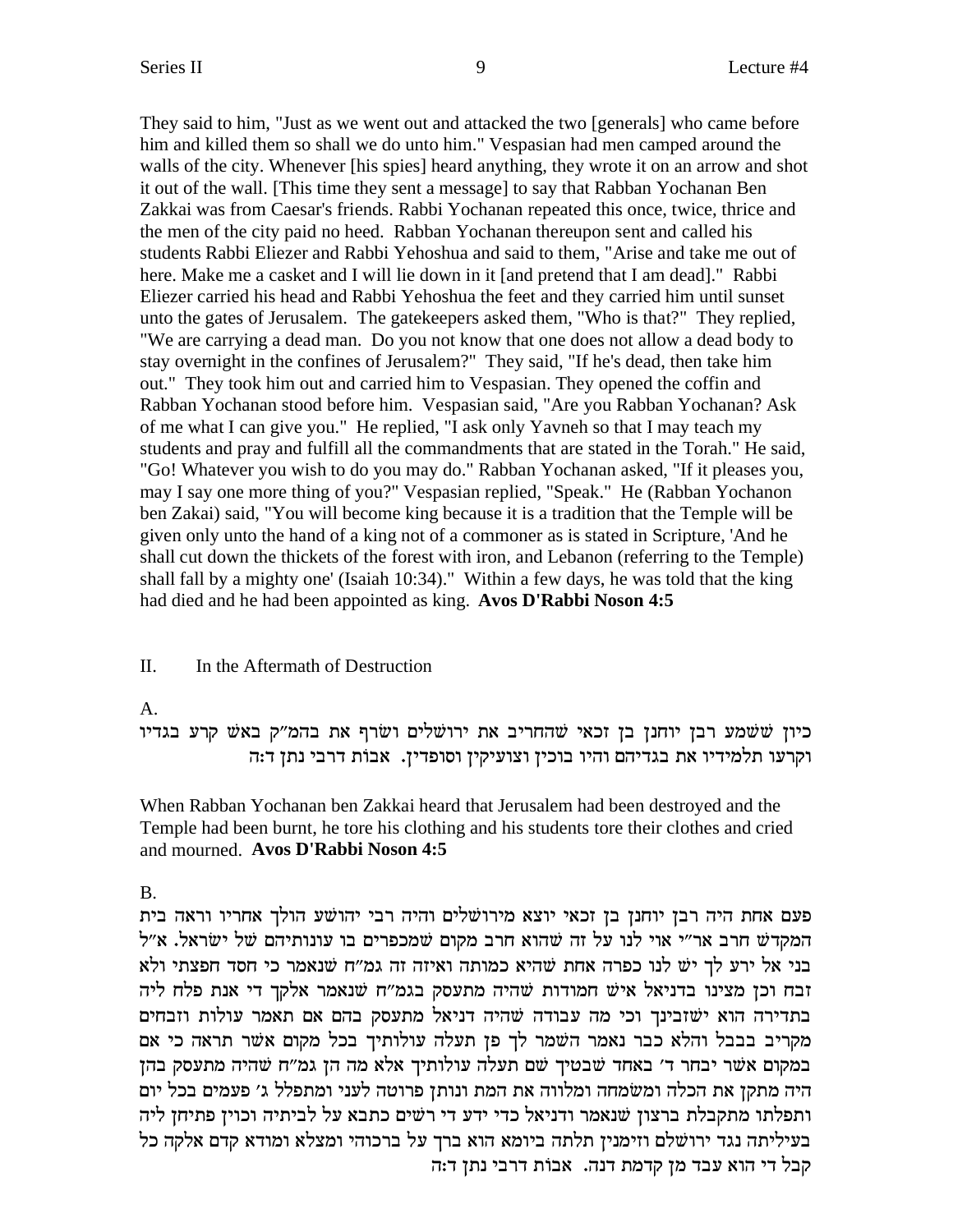Once, when Rabban Yochanon ben Zakai was leaving Jerusalem and Rabbi Yehoshuah was walking behind him, he saw the Temple in its destroyed state. Rabbi Yehoshua said, "Woe to us, for the place that they atone the sins of Israel is [now] destroyed." [Rabban] Yochanon] replied, "My son you should not take it so badly. We have one form of atonement that is its equal. What is it? It is the performance of kindness. As it is stated, 'For I desired kindness and not sacrifice.' (Hosea 6:6)" Avos D'Rabbi Noson 4:5

### $\overline{C}$ .

ת"ר מעשה ברבן יוחנן בן זכאי שהיה רוכב על החמור והיה יוצא מירושלים והיו תלמידיו מהלכין אחריו ראה ריבה אחת שהיתה מלקטת שעורים מבין גללי בהמתן של ערביים כיון שראתה אותו נתעטפה בשערה ועמדה לפניו אמרה לו רבי פרנסני אמר לה בתי מי את אמרה לו בת נקדימן בן גוריון אני אמר לה בתי ממון של בית אביך היכן הלך אמרה לו רבי לא כדין מתלין מתלא בירושלים מלח ממון חסר ואמרי לה חסד ושל בית חמיך היכן הוא אמרה לו בא זה ואיבד את זה אמרה לו רבי זכור אתה כשחתמת על כתובתי אמר להן לתלמידיו זכור אני כשחתמתי על כתובתה של זו והייתי קורא בה אלף אלפים דינרי זהב מבית אביה חוץ משל חמיה בכה רבן יוחנן בן זכאי ואמר אשריכם ישראל בזמן שעושין רצונו של מקום אין כל אומה ולשון שולטת בהם ובזמן שאין עושין רצונו של מקום מוסרן ביד אומה שפלה ולא ביד אומה שפלה אלא ביד בהמתן של אומה שפלה ונקדימון בן גוריון לא עבד צדקה והתניא אמרו עליו על נקדימון בן גוריון כשהיה יוצא מביתו לבית המדרש כלי מילת היו מציעין תחתיו ובאין עניים ומקפלין אותן מאחריו איבעית אימא לכבודו הוא דעבד ואיבעית אימא כדבעי ליה למיעבד לא עבד כדאמרי אינשי לפום גמלא שיחנא.כתובות ס״ו:

The Rabbis taught: There was an incident with Rabban Yochanon ben Zakai as he was riding on a donkey and leaving Jerusalem with his disciples following behind him. He saw a young girl who was collecting barley from the dung of the animals of the Arabs. As soon as she saw him, she covered her hair and stood in front of him. She said to him, "Rabbi, support me!" He said to her, "My daughter, who are you?" She replied, "I am the daughter of Nakdimon ben Gurion." He asked her, "My daughter, what happened to all the money of your father's house?" She replied to him, "Rabbi, don't they say the following parable in Jerusalem: the salt (preservative) of money is loss (due to charity). [Another version reads: the salt of money is kindness.]" "And what became of the wealth of your father-inlaw's house?" he asked. [She answered,] "This came and destroyed the other (because the money of her father was mixed in with her father-in-law's. When one was destroyed as a punishment for miserliness the other was destroyed as well)." She said to him, "Rabbi, do you recall when you signed on my Kesubah?" He said to his disciples, "I remember that when I signed on her Kesubah, I read [that the dowry was] one million gold dinars besides that which was given by her father-inlaw." Rabban Yochanon ben Zakai cried and stated, "Fortunate are you Israel! When you fulfill the will of G-d, no nation or ethnic group can dominate you, but when you don't fulfill the will of G-d you are given over to a coarse nation (the Arabs); and not to them directly but rather to their animals."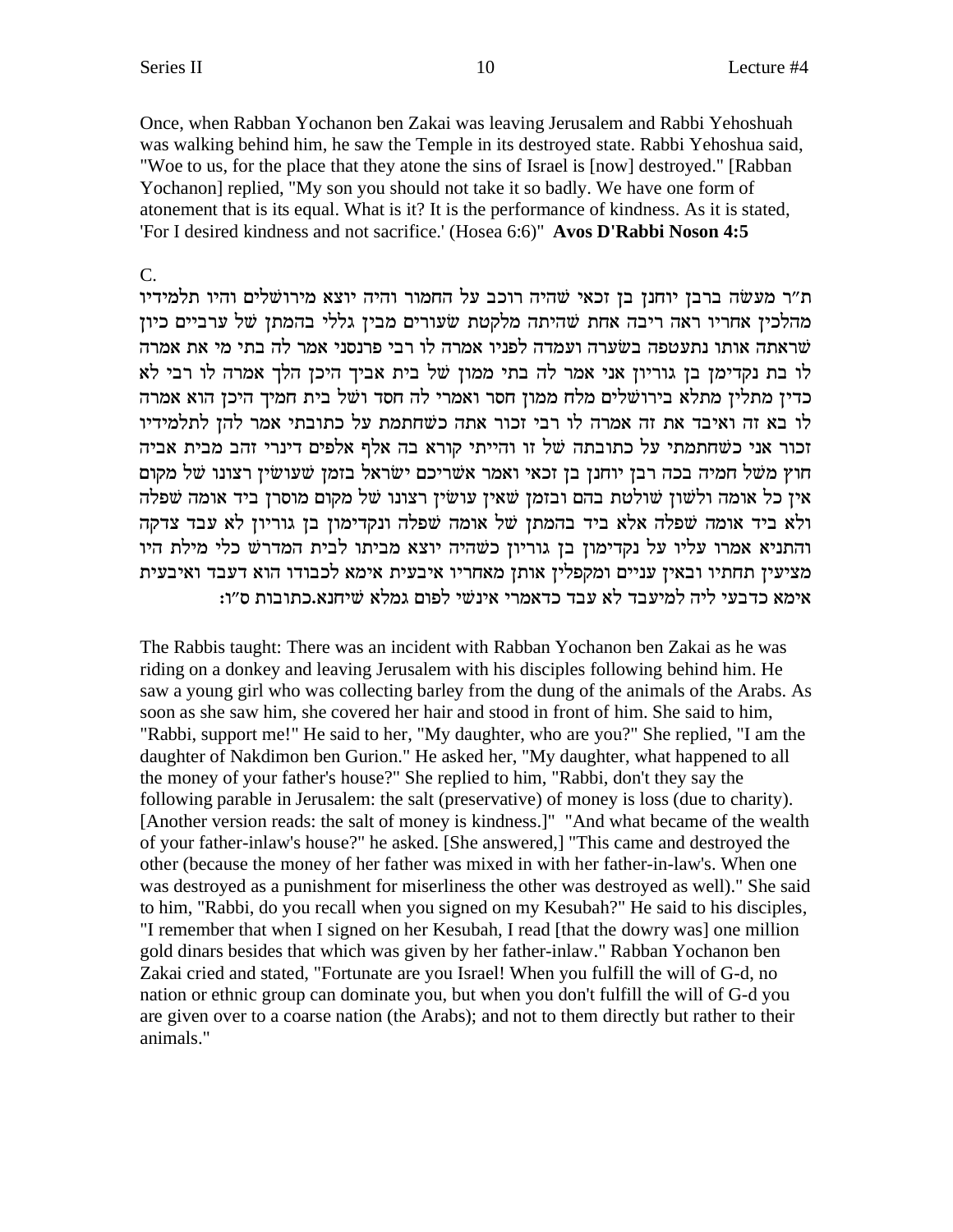[The Talmud asks:] Didn't Nakdimon ben Gurion give charity? We learned in a Braiisa: They said of Nakdimon ben Gurion that when he would go from his home to the Study Hall they would place fine wool material under him (so that he would walk on this carpet of fine wool instead of the stones of the street). The poor would then come and fold it up [and take it home with them] after him. [The Talmud gives two answers:] If you want we could answer: He did it just to gain honor (and therefore he was punished and all the money was lost). Or if you want we could answer: He didn't give according to his ability. As people often say: According to the camel, so is the load. **Kesubos 66b**

D.

ת״ר בראשׁונה היו מחללין אף על כולן משחרב בית המקדש אמר להן רבן יוחנן בן זכאי וכי :יש קרבן התקינו שלא יהו מחללין אלא על ניסן ועל תשרי בלבד. ראש השנה כ"א

The Rabbis taught: Originally they would desecrate [Shabbos for the purpose of testifying on the citing of the new moon] for all the months. When the Temple was destroyed, Rabban Yochanon ben Zakai told them, "Do we have [the institution] of sacrifice [any longer]?" They instituted [a new law] that they would be allowed to desecrate Shabbos only for the months of Nisan and Tishrei. **Rosh Hashana 21b**

E. גר שנתגייר בזמן הזה צריך שיפרש רובע לקינו אמר רשב"א כבר נמו עליה רבז יוֹחנז  $:$ ובטלה מפני התקלה. ראש השנה לא

A convert (xb) who converts in our time needs to set aside a half a dinar [to be used eventually to bring the mandated sacrifice of] a pair of birds (doves or pigeons). Rabbi Shimon ben Elazar said that Rabban Yochanon [ben Zakai] already convened a quorum [of judges] and voted to abandon the practice for fear it may lead to misuse of the funds. **Rosh Hashana 30a**

F.

: תשׁעה תקנות תקן רבן יוֹחנן בן זכאי. ראש השנה לא

Rabban Yochanon ben Zakai instituted nine acts of legislation. **Rosh Hashana 31b**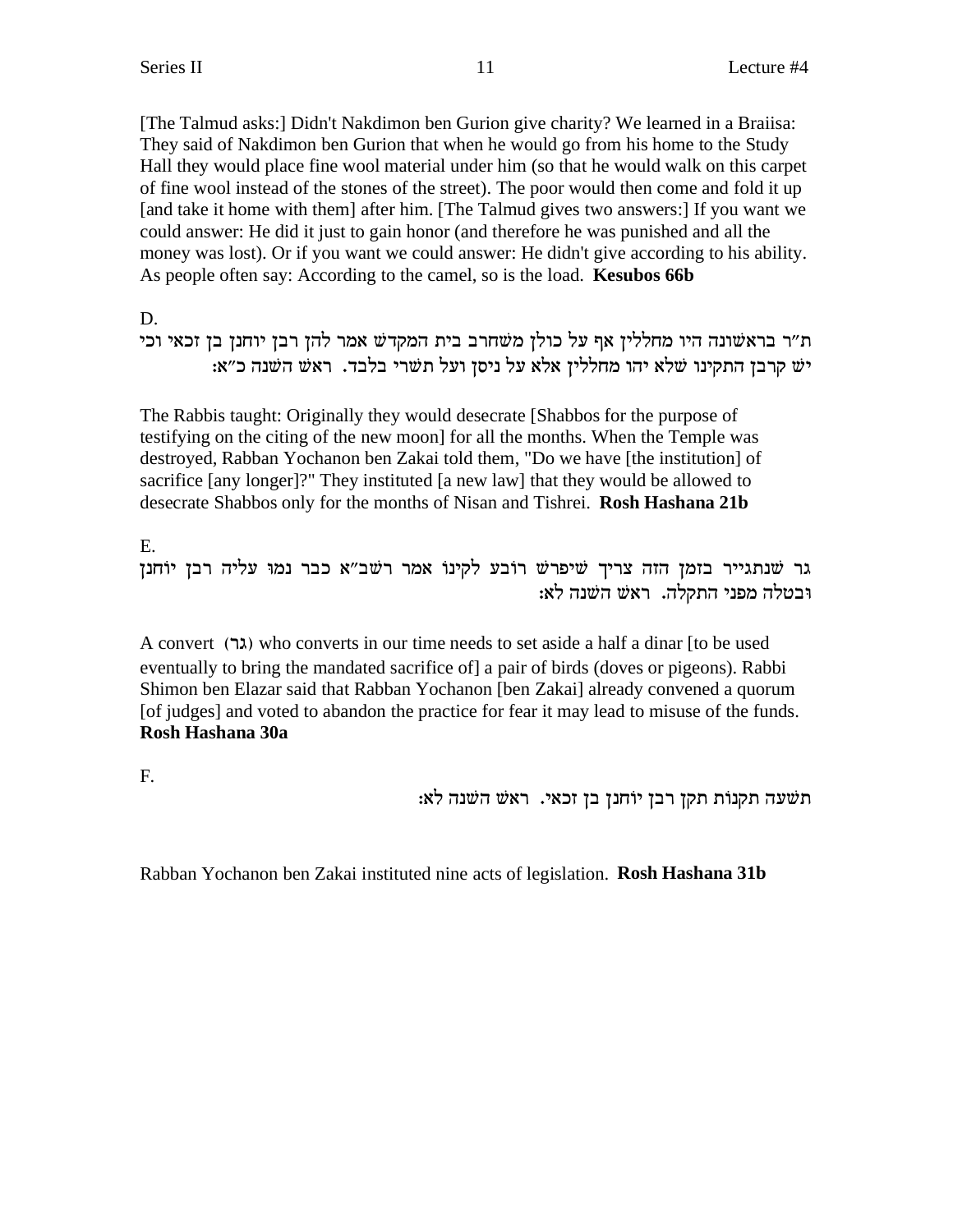#### III. Rabbi Yochanon's Legacy

### $A<sub>1</sub>$

רבן יוחנן בן זכאי היה דורשׁ את המקרא הזה כמין חומר מה נשתנה אזן מכל אברים שבגוף אמר הקב"ה אזן ששמעה קולי על הר סיני בשעה שאמרתי כי לי בני ישראל עבדים ולא עבדים לעבדים והלך זה וקנה אדון לעצמו ירצע. קידושין כ"ב:

Rabban Yochanon ben Zakai expounded this verse (And his master shall bore his ear with an awl; and he shall serve him until the Jubilee year. (Exodus  $21:6$ ) [as beautifully] as an ornament, "What is the difference (outstanding feature) of the ear [that it was chosen] from amongst all the other organs or limbs in the body? The Holy One blessed be He said, 'The ear that heard my voice by Mount Sinai at the time when I said: For unto Me the children of Israel are servants. (Leviticus 25:55) [The phrase "servants [unto me]" [means] not servants unto other servants. Yet, in defiance of this injunction he who] went and acquired a master unto himself, should be bored with an awl." Kiddushin 22b

## **B.**

שאלו תלמידיו את רבן יוחנן בן זכאי מפני מה החמירה תורה בגנב יותר מגזלן אמר להן זה השוה כבוד עבד לכבוד קונו וזה לא השוה כבוד עבד לכבוד קונו כביכול עשה עין של מטה כאילו אינה רואה ואוזן של מטה כאילו אינה שומעת שנאמר הוי המעמיקים מה׳ לסתיר עצה והיה במחשך מעשיהם וגו׳ וכתיב ויאמרו לא יראה קה ולא יבין אלקי יעקב וכתיב כי אמרו עזב ד' את הארץ ואין ד' רואה. בבא קמא ע"ט:

The disciples of Rabban Yochanon ben Zakai asked him, "Why was the Torah stricter with a thief (who steals in the cover of darkness) than with a robber (who steals in broad daylight)?" He replied, "This one (the robber) equated the honor of the servant with the honor of his Master. That one (the thief) did not equate the honor of servant with the honor of his Master. It was as if to say that he made the eye of above as something that does not see and the ear of above as if it does not hear. As it is stated, 'Woe unto them that seek deep to hide their counsel from the Lord, and their works are in the dark, and they say, Who sees us? and who knows us?' (Isaiah 29:15) And it is written, 'Yet they say, The Lord shall not see, neither shall the G-d of Jacob regard it.' (Psalms 94:7) And it is written, 'For they say, The Lord has forsaken the earth, and the Lord sees not.' (Ezekiel 9:9)" Bava Kama 79b

# $\mathcal{C}$ .

חמשה דברים היה רבן יוחנן בן זכאי אומר כמין חומר מפני מה גלו ישראל לבבל יתר מכל הארצות כולן מפני שבית אברהם אביהם היה משם משלו משל למה הדבר דומה לאשה שקלקלה על בעלה להיכן משלחה לבית אביה בלוחות הראשונות הוא אומר והלוחות מעשה אלקים המה וגו' ובשניות מעשה משה והמכתב מכתב אלקים משלו משל למה הדבר דומה למלך בשר ודם שקדש את האשה הוא מביא את הלבלר ואת הקולמוס ואת הדיו ואת השטר ואת העדים קלקלה היא מביאה את הכלרייה שיתן לה המלך כתב הכר יד שלו הרי הוא אומר אשר נשיא יחטא אשרי הדור שהנשיא שלו מביא חטאת על שגגתו ורצע אדוניו את אזנו במרצע וכי מה נשתנה אוזז יתר לרצוע מכל איבריו לפי ששמעה מהר סיני כי לי בני ישראל עבדים עבדי הם ופרק ממנו עול שמים והמליך עליו עול ב"ו לפיכך אמר הכתוב תבוא אוזן ותרצע שלא שמרה את מה ששמעה ד"א הוא לא רצה להשתעבד לקוניו יבא וישתעבד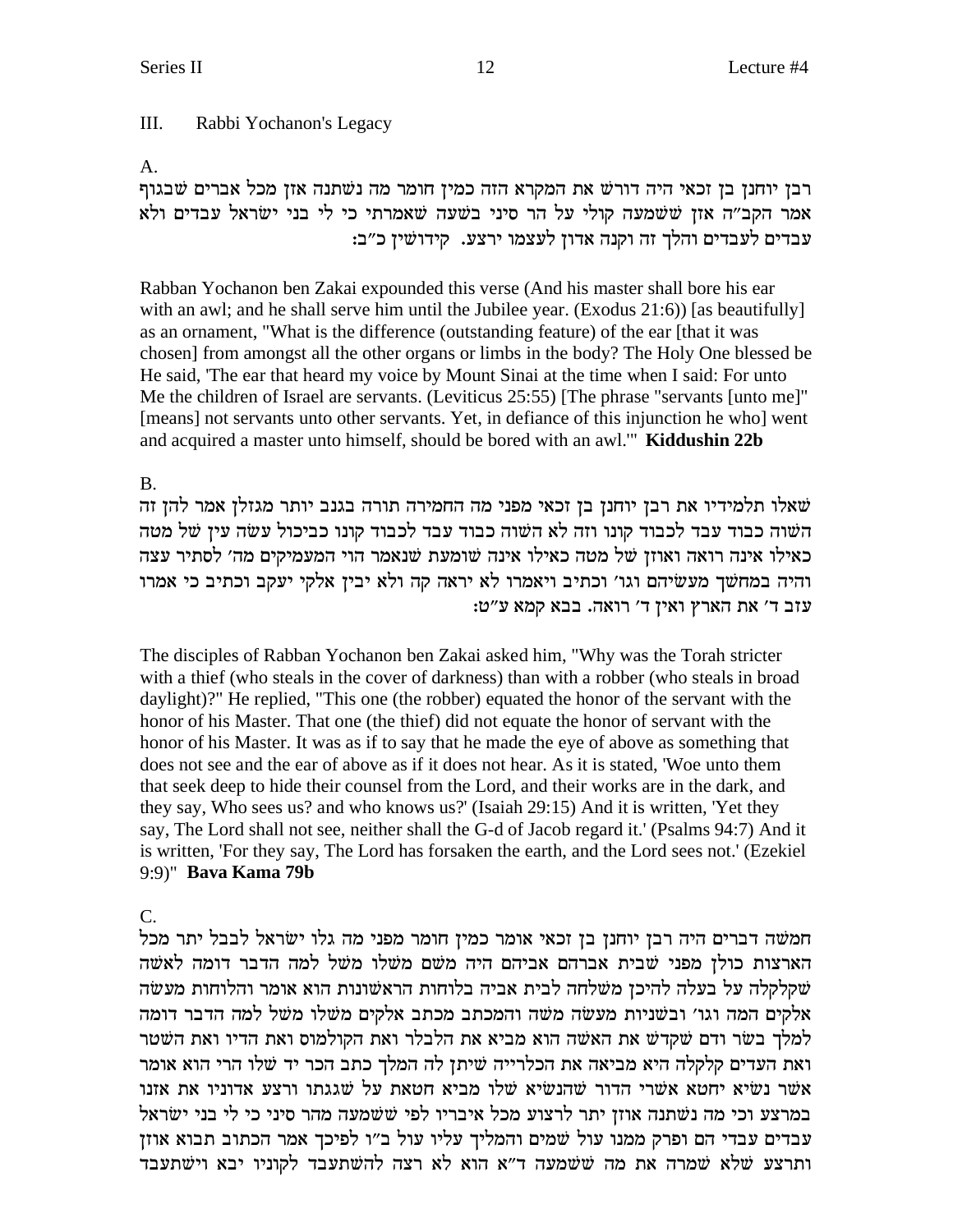לבנותיו ואומר מזבח אבנים לא תניף עליהן ברזל וכי מה ראה הכתוב לפסול את הברזל יתר מכל מיני מתכות מפני שהחרב נעשה ממנו והחרב סימן פורענות והמזבח סימן כפרה מעבירים דבר שסימן פורענות מדבר שסימן כפרה והלא דברים קל וחומר ומה אבנים שאינן לא רואות ולא שומעות ולא מדברות על שמטילות כפרה בין ישראל לאביהם שבשמים אמר הכתוב לא תניף עליהן ברזל בני תורה שהן כפרה לעולם על אחת כמה וכמה שלא ליגע בהן אחד מכל המזיקין כולן הרי הוא אומר אבנים שלימות תבנה את מזבח ד׳ אלקיך אבנים שמטילות שלום והלא דברים ק"ו ומה אבנים שאינן לא רואות ולא שומעות ולא מדברות על שמטילות שלום ביז ישראל לאביהז שבשמים אמר המקום יהיו שלימים לפני בני תורה שהז שלום בעולם על אחת כמה וכמה שיהיו שלימים לפני המקום. תוספתא בבא קמא פרק ז:ב

There were five things that Rabban Yochanon ben Zakai expounded [beautifully] like an ornament:

Why were the Jews exiled to Babylon rather than to any other land? Because the house of their forefather Abraham originated from there. They made a parable [to explain this]: What is this akin to? It is akin to a woman who had an adulterous affair that ruined her marriage. Where does her husband send her away to? To her father's house.

Regarding the first Tablets it is stated, "And the Tablets were the work of G-d, and the writing was the writing of G-d." (Exodus 32:16) The second Tablets were the work of Moshe and the writing was the writing of G-d. They made a parable [to explain this]: What is this akin to? [It is akin] to a king of flesh and blood who sanctified (married) a woman. He brings the scribe, the pen, the ink, the document, and the witnesses. If she destroys the marriage through her infidelity, then she brings all the necessary elements. It is sufficient, if the king just brings a document to validate his signature.

Behold it is stated, "When (אָלָטר) a ruler sins ... he shall bring his offering ..." (Leviticus 4:22-23). Fortunate (אָטר) is the generation that the ruler brings a sacrifice for his sin.

"And his master shall bore his ear through with an awl." (Exodus 21:6) Why was the ear singled out amongst all the other limbs or organs? Because it heard at Mount Sinai, "Because unto Me are the children of Israel servants ... they are My servants." (Leviticus 25:55), and yet it threw off the yoke of Heaven and imposed upon itself the yoke of flesh of blood. Therefore the Scripture states, "The ear should come and be bored because it has not kept that which it has heard." Another explanation is the following: It did not want to submit itself to its owner (Hashem), therefore it is forced to submit itself to His daughters.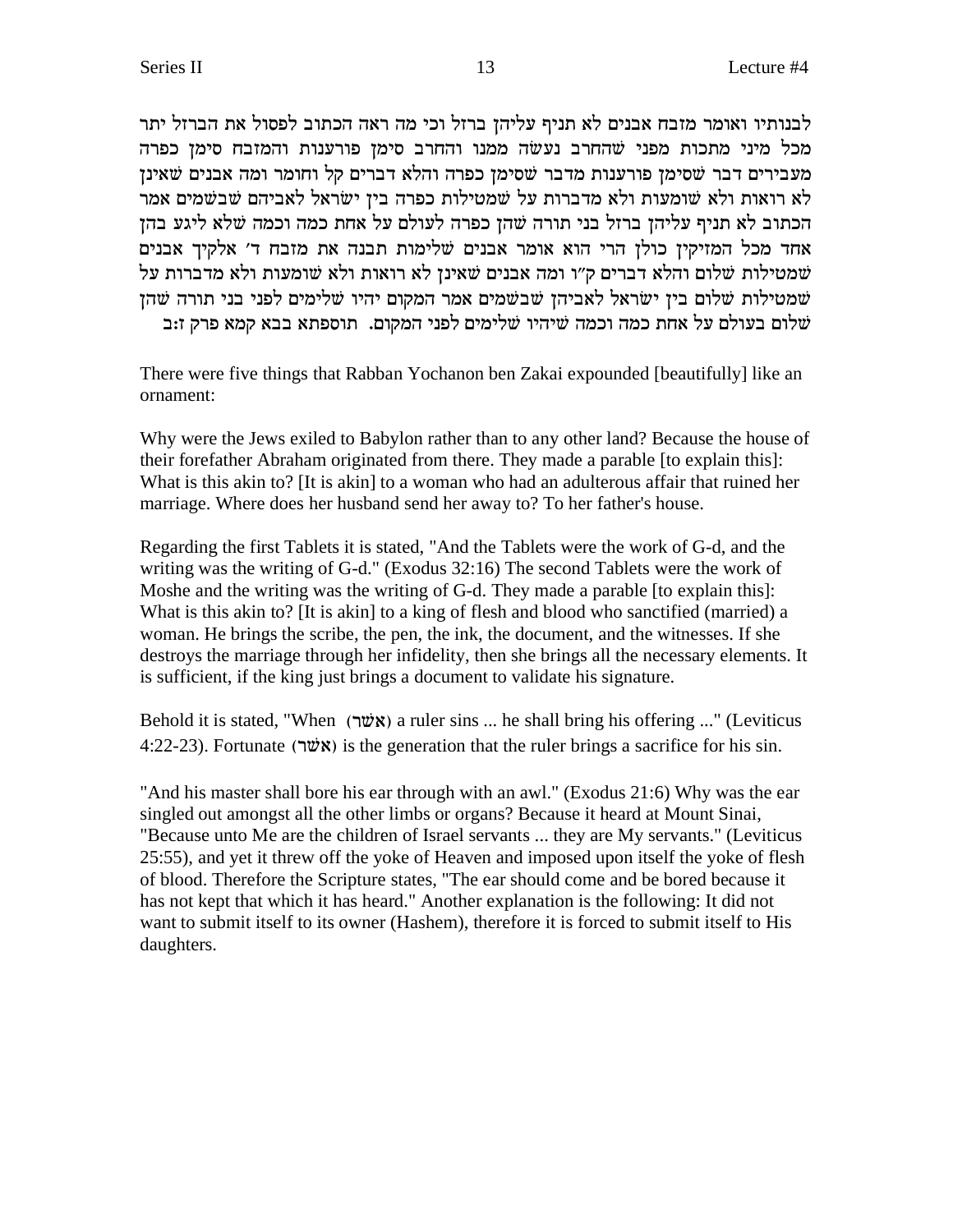In Scripture it is stated, "An altar of stones. You shall not lift up any iron tool upon it." (Deuteronomy 27:5) What did Scripture see to invalidate iron more than any other type of metal? Because the sword is made from it and the sword is a sign of punishment; whereas the altar is a sign of atonement. We remove the sign of punishment from that which is a sign of atonement. We can now make a logical inference: If stones that cannot see or hear or speak, but merely because they are a source of atonement between Israel and their Father in Heaven, the Scripture states, "You shall not lift up any iron tool." then on those that study Torah (Bnei Torah) that are an eternal source of Atonement (for the Jewish people) most certainly one is not allowed to touch them with anything that can inflict damage.

In Scripture it is stated, "[With] complete stones shall you build the altar of the Lord your G-d." (Deuteronomy 27:6) [These are] stones that create peace. We can now make a logical inference: If stones that cannot see or hear or speak, but merely because they create peace between Israel and their Father in Heaven, the Scripture states, "complete stones", then those that study Torah (Bnei Torah), which are the embodiment of peace in the world, most certainly should be complete in the presence of G-d. **Tosephta Bava Kama Chapter 7:2**

# D.

תנו רבנן משפחה אחת היתה בירושלים שהיו מתיה מתין בני י״ח שנה באו והודיעו את רבן יוחנן בן זכאי אמר להם שמא ממשפחת עלי אתם דכתיב ביה וכל מרבית ביתך ימותו אנשים לכו ועסקו בתורה וחיו הלכו ועסקו בתורה וחיו והיו קורין אותה משפחת רבן יוחנן על שמו. .ראשׁ השׁנה יח

The Rabbis taught: There was one family in Jerusalem whose offspring died at the age of eighteen. They came and informed Rabban Yochanon ben Zakai. He said to them, "Perhaps you are from the family of Eli about whom it is written: "And all the increase of your house shall die in man's age." (Samuel I 2:33) Therefore, go and involve yourself with the study of Torah and you will [thereby] live." They [followed his advice and] went and involved themselves with the study of Torah. They [stopped dying and] lived [a long life]. [The people of Jerusalem] called them the family of Rabban Yochanon ben Zakai as a tribute to his name. **Rosh Hashana 18a**

# IV. Death of the Master

A.

וכשחלה רבי יוחנן בן זכאי נכנסו תלמידיו לבקרו כיון שראה אותם התחיל לבכות אמרו לו תלמידיו נר ישראל עמוד הימיני פטיש החזק מפני מה אתה בוכה אמר להם אילו לפני מלך בשר ודם היו מוליכין אותי שהיום כאן ומחר בקבר שאם כועס עלי אין כעסו כעס עולם ואם אוסרני אין איסורו איסור עולם ואם ממיתני אין מיתתו מיתת עולם ואני יכול לפייסו בדברים